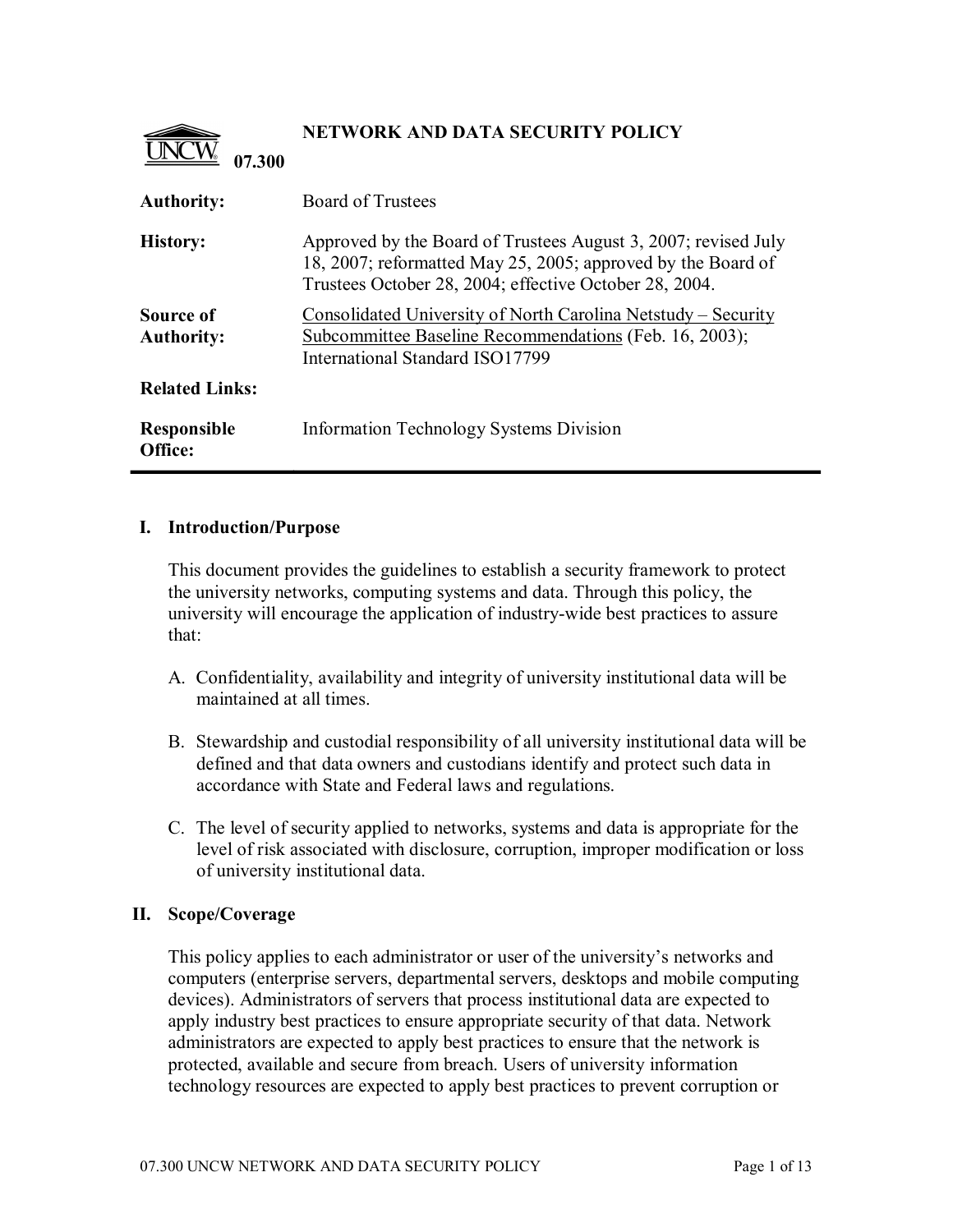unauthorized disclosure of university institutional data, disruption of university networks or loss of university business continuity.

## **III. Policy Statement**

- A. Roles and Responsibilities
	- 1. Information Technology Security Officer

The university's Information Technology Security Officer has responsibility for development, practice and enforcement of the information security policy of the university. The IT Security Officer will also coordinate security efforts for other departments within the university. This position reports to and is supervised by the Vice-Chancellor of Information Technology Systems **Division** 

2. University Institutional Data

University institutional data is data that is relevant to planning or managing an administrative or academic function of the university. Responsibility for the integrity and accuracy of that data is the data owner. Responsibility of application of the protections necessary to insure confidentiality and availability of that data is the function of the custodians of that data.

3. Data Owner

The Data Owner is the entity, department, or administrative workgroup that is responsible for entering that data into university information systems and is responsible for assurance that the data is accurate and complete. The Data Owner, due to legal, legislative, or ethical constraints, may also, after consultation with others, make the determination that access to certain elements of the data is limited.

4. Data/Network Custodian

The custodial responsibilities of university institutional data generally comprise the following areas within the university: managers and administrators of computer systems and servers where institutional data resides; managers and applications programmers of software systems and web applications that store, modify or provide access to that data; and managers of networks that provide internal and external access to that data. Each of these groups share a custodial responsibility to assure that the confidentiality, integrity and accessibility of university institutional data is maintained at all times within the parameters defined by the data owner, university policy, and State and Federal requirements.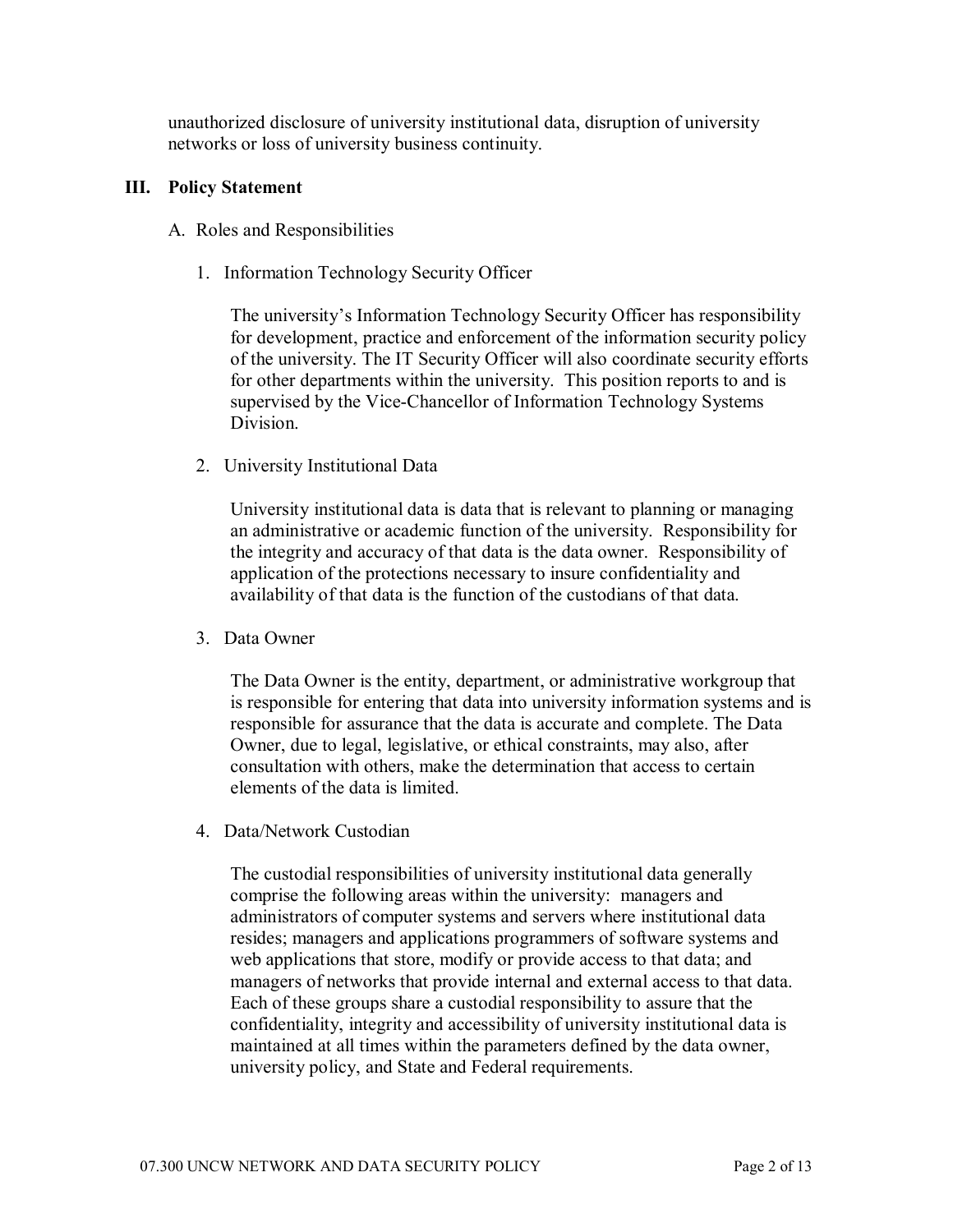B. Data Classification/Public Records

All data residing on university computers, or on backup media retained for the purpose of business continuity and disaster recovery, is subject to the N.C. Public Records Act with the following exceptions: data subject to the exclusion of N.C. G.S. 132-6.1(c) and other subsections; certain police records and criminal investigative information; data subject to protection from disclosure by State or Federal Legislation (e.g. N.C. Personnel Records Act, FERPA, etc.); transactional data subject to Federal legislation (e.g. ECPA); and incidental communication not related to performance of an employee's assigned duties. It is the responsibility of the data owner to identify elements of all data records for which the data owner has responsibility of stewardship to determine the level of protection that the data element requires. If a data element requires protection from access or disclosure, it is the incumbent responsibility of the data owner to inform the appropriate data custodians of that requirement.

C. Non-disclosure

As a condition of employment, data users are expected to access institutional data only in the performance of their assigned duties, to respect and adhere to the confidentiality and privacy of individuals whose records they access and to abide by all applicable laws or policies with respect to access, use or disclosure of information. Institutional data may not be disclosed or distributed in any medium unless required by an employee's assigned duties. University institutional data may not be accessed or used for personal gain or to satisfy personal curiosity. Certain employees may be exposed to confidential information in normal performance of their assigned duties. The exposure could either be incidental to or material in performance of their duties. Therefore, the university may, based upon the likelihood of exposure to confidential information, require that certain employees also sign a confidentiality statement.

- D. Application of Best Practices to Create a Secure Computing and Network Environment
	- 1. Network Management
		- a. Network administrators will apply current industry standard best practices to provide appropriate firewall protection to the university network perimeter and to associated network segments as appropriate.
		- b. Installation of network operating systems and applications will be crafted to provide network protection equivalent to the current industry standard.
		- c. Unnecessary open ports and services to servers will be shut off. All open ports must be approved by the Director of Computing Services of the Information Technology Systems Division and documented.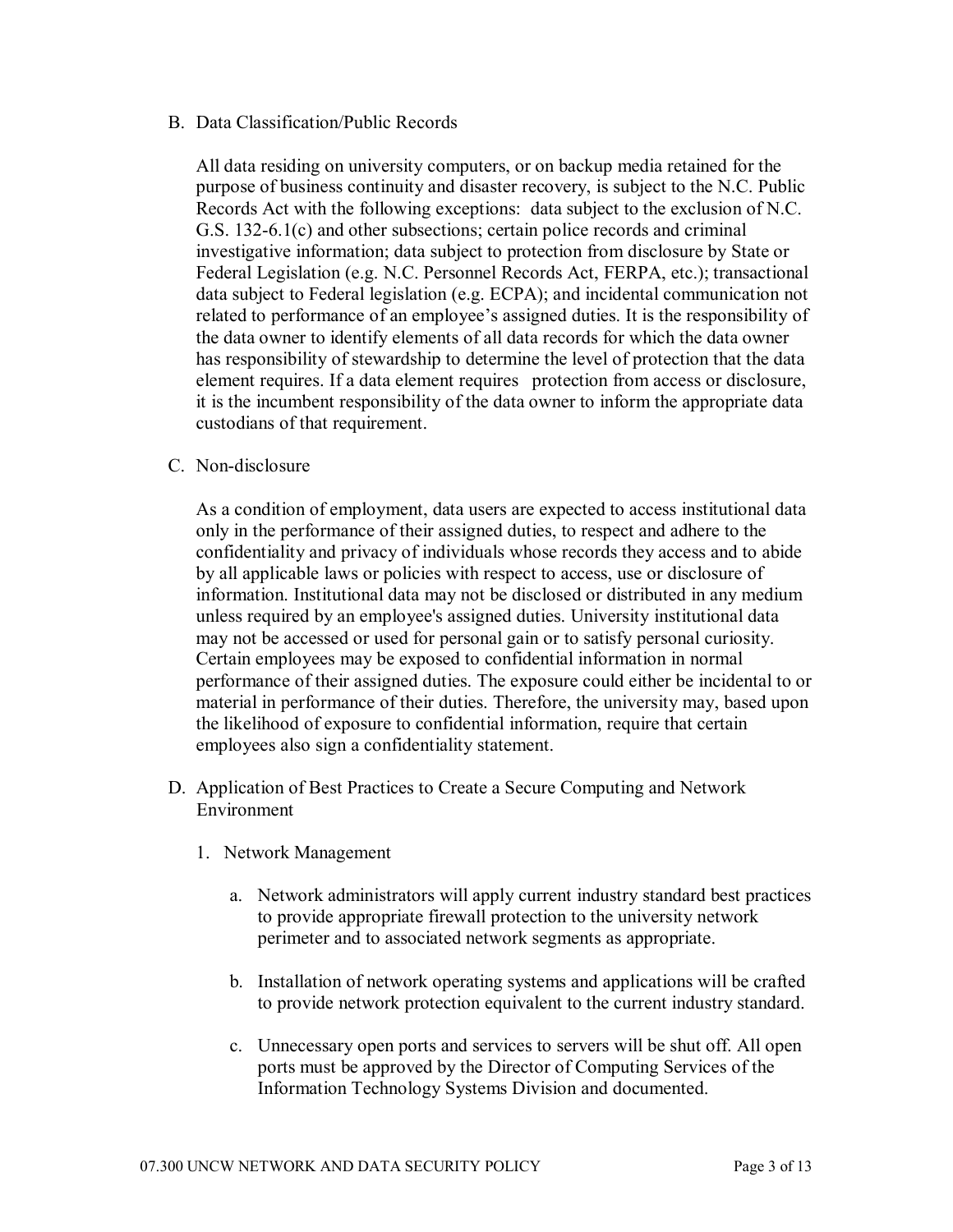- d. Open mail relays not administered by Information Technology Systems Division will be eliminated.
- e. Encrypted sessions will be used for remote administration.
- f. Regular vulnerability assessments will be performed to ensure that network security components perform as expected.
- g. Network Time Protocol (NTP) or other authorized time synchronization will be used to assure that all university network time stamping is consistent and accurate.
- h. Network logging will be performed consistent with university policy and logs will be reviewed regularly.
- i. Retention of log data will conform to university policy for log data retention.
- j. Intrusion Detection Systems (IDS) will be employed where appropriate and feasible.
- 2. Server Management
	- a. Administrators responsible for management of central or departmental servers will incorporate anti-virus protective measures and will keep such software current.
	- b. Administrators responsible for management of central or departmental servers will incorporate an operating environment patch strategy to address security issues as required.
	- c. Administrators responsible for management of central or departmental servers will institute a procedure to require strong passwords of user accounts.
	- d. Administrators responsible for management of central or departmental servers will use university approved software where appropriate to audit passwords and effect remediation of weak passwords.
	- e. Administrators responsible for management of central or departmental servers will employ and monitor Intrusion Detection sensors (IDS) and host based firewalls where appropriate.
	- f. Administrators responsible for management of central or departmental servers will use NTP or other authorized time synchronization to ensure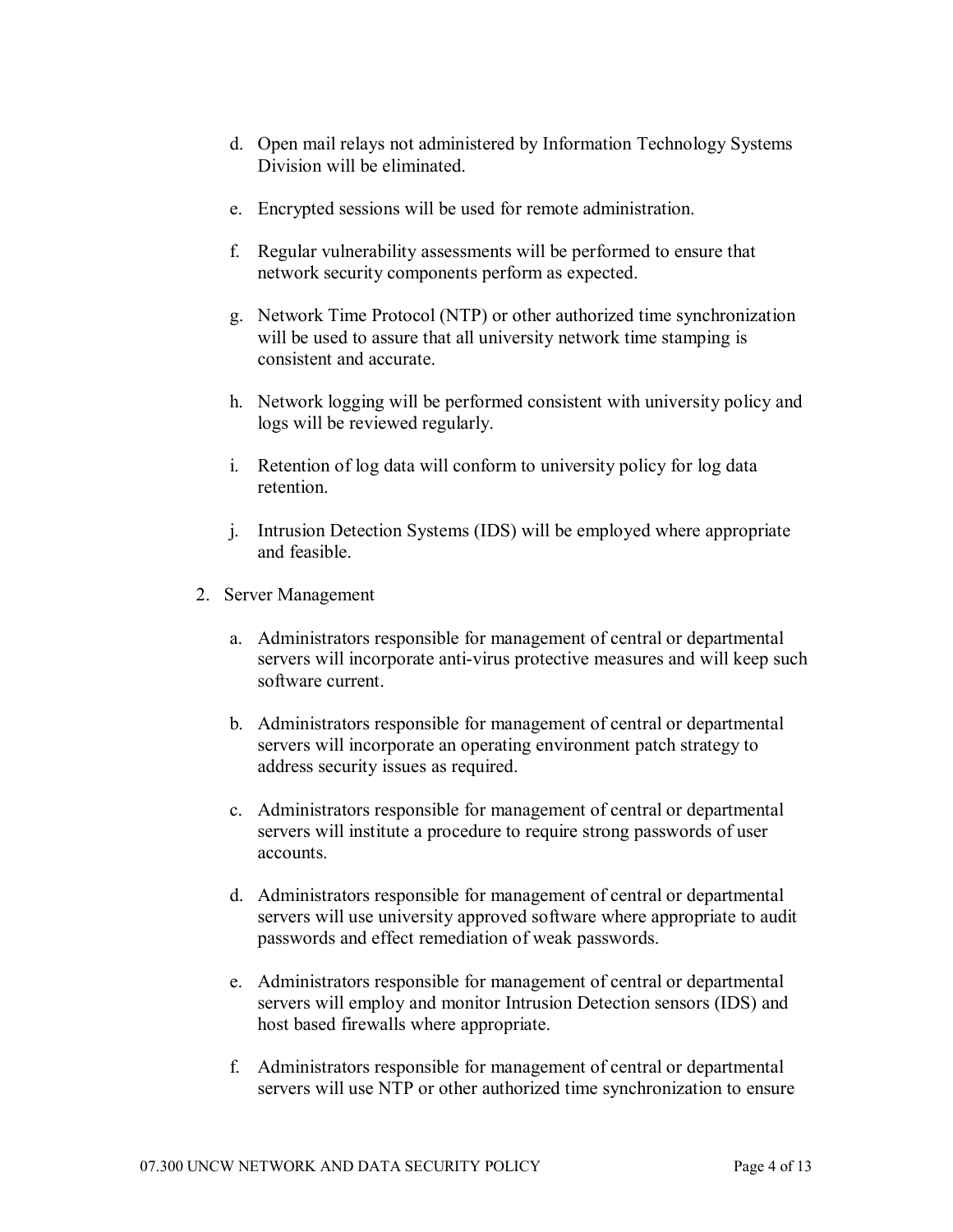that all university computer activity time stamping is consistent and accurate.

- g. System activity logging should be performed consistent with university policy and logs will be reviewed regularly. Retention of log data will conform to university policy for data retention.
- h. Some email may be considered official university institutional data. Such email will be retained by the owner of the email in accordance with N.C. records retention requirements.
- i. Where feasible, login or "first page banners" as provided by the U.S. Department of Justice, or as approved by the university, will accompany all login screens or entry pages to applications that allow access to data other than public inquiry.
- 3. Individual Computers, Laptops, Personal Digital Assistants (PDAs), and other Mobile Computing Devices
	- a. Users of portable computing devices are responsible for the security of the device and its content.
	- b. Confidential or protected information on portable computers should be protected using encryption.
	- c. Confidential or protected information must not be transmitted to or from a portable computing device unless secure connection and transmission protocols are used.
	- d. Users of university-owned computers or computers that access university computers or networks will use university-approved anti-virus protective measures and will keep such software current.
	- e. Users of university-owned computers or computers that access university computers or networks will ensure that the computers are kept up to date with all security patches.
	- f. Remote access to university networks will use university-approved encrypted VPN. Such VPN access will conform to university defined methodology to ensure that unauthorized access to university networks is prevented. When a unique situation exists that requires another type of access (e.g. vendor support), access will be granted only for the duration of the session and will be monitored by the server administrator.
	- g. Laptop computers, PDAs, and other mobile computing devices offer a challenge to the security of the university systems and networks. While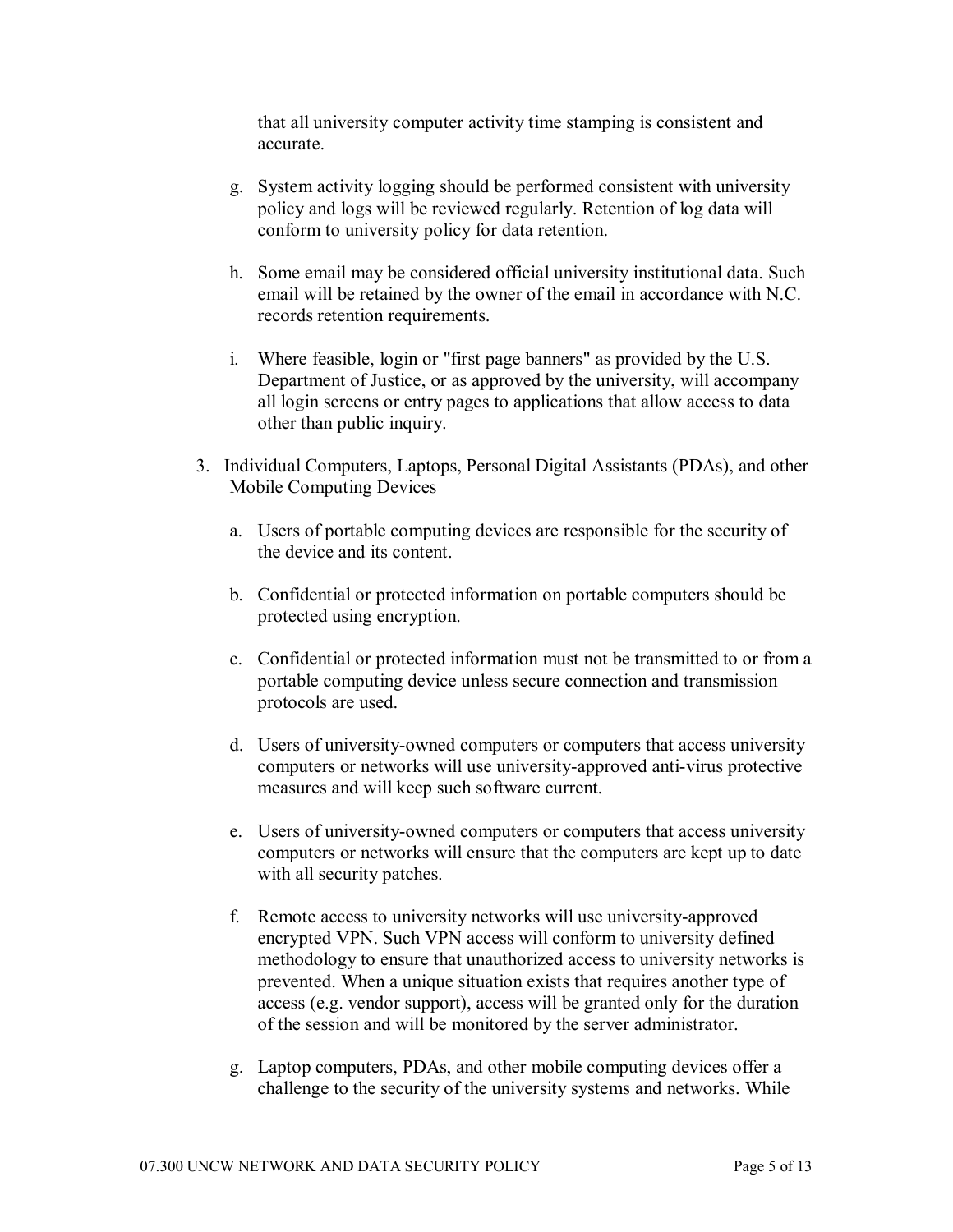they provide convenience and portability, they also create a unique material risk to university data security. Loss or theft of a university laptop computer can result in disclosure of data that is protected by State or Federal regulation, or data that should be protected as proprietary for other reasons. Loss or theft or a university laptop computer can allow uncontrolled access to university systems through stored information such as passwords, cookies, etc. The university may, as a result of risk analysis, determine that certain individual computers constitute an elevated risk to the university through loss, and require that the computer be "hardened" through the use of internal recovery software and internal data encryption.

- h. Users of university computers will configure those systems to conform to university computer security standards. Users of personally owned computers that access university computers or networks should configure those systems to conform to university computer security standards.
- i. Users of any PDA or mobile computing device that accesses the university network, whether owned by the university or otherwise, will use VPN and university specified encryption when connecting to university networks.
- 4. Physical Security
	- a. Central Servers, Departmental Servers and Network Appliances
		- 1) Physical Access Controls will be implemented to prohibit access to these facilities by unauthorized personnel.
		- 2) Visitors and maintenance personnel should be escorted and monitored while they are in a secure area.
		- 3) All facilities housing central servers, departmental servers, and network appliances will have, where appropriate, fire sensing/extinguishing devices present.
		- 4)

Where feasible, all facilities housing central servers, departmental servers and network appliances will utilize cipher locks or controlled access card entry systems.

- b. Desktop, Laptop and PDAs
	- 1) Users should log off computers when the user is not in the vicinity of the computer.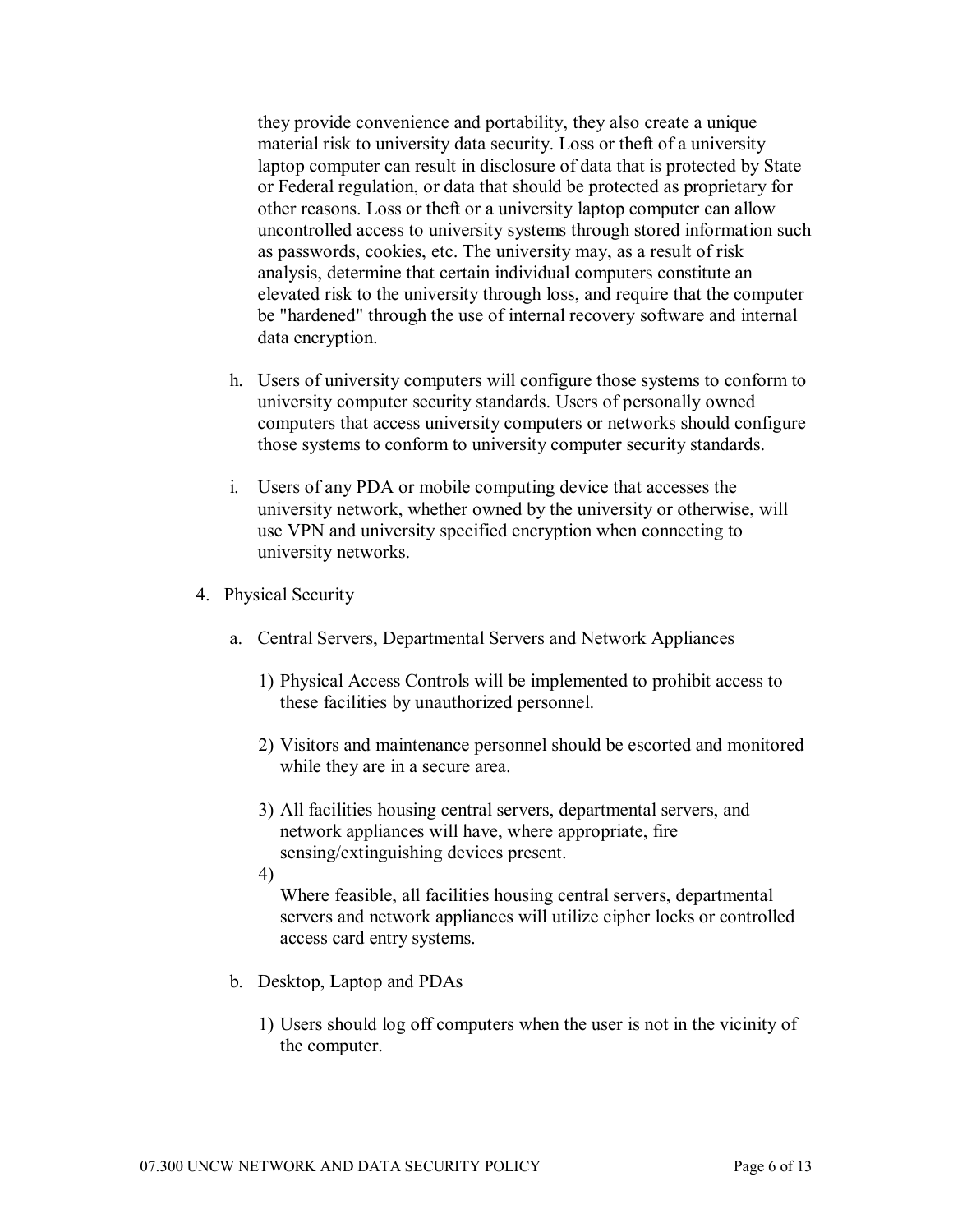- 2) All spaces housing personal computers and desktop equipment should be kept locked when not occupied by the employee(s) in order to reduce the occurrence of unauthorized entry and opportunity for theft.
- 3) Laptops and PDAs used in openly accessible areas should be locked in secure cabinets when not in use. Offices containing laptops and PDAs should be locked when not occupied.
- c. General Physical Security Awareness
	- 1) Certain information relating to the campus network and information security infrastructure is protected from disclosure under the N.C. Public records exclusion N.C. 132-6.1(c). Information pertaining to network structure, password management, wireless access, etc. can be extremely useful to outside hackers and should not be divulged. Report any attempts by strangers trying to gain such information immediately to your supervisor or to IT Security. Supervisors receiving such reports will immediately notify the Office of IT Security of the event.
	- 2) Employees are expected to report any unauthorized access, entry or suspicious activity to supervisors and/or campus police immediately.
	- 3) Users will dispose of confidential waste carefully and securely to maintain confidentiality.
- 5. Business Continuity
	- a. Administrators responsible for management of central or departmental servers will create a functional disaster recovery plan containing sufficient information to allow a third-party person to access backup media and restore the system to operational status. The plan should consider not only critical IT resources, but also personnel necessary to effect a successful recovery of the system(s) and data. Critical information assets must be identified so that essential business activities are restored quickly to functional levels. This plan should be reviewed and tested manually and modified as necessary.
	- b. Administrators responsible for management of central or departmental servers or data will create multi-generational backups of systems and data on a regular predefined schedule.
	- c. Administrators responsible for management of central or departmental servers will secure the current system and data backup in a secure, protected off-site location. Included with that backup will be a hard-copy listing of the contents of the backup, the current version and hardware of the system from which the backup was obtained and a copy of the disaster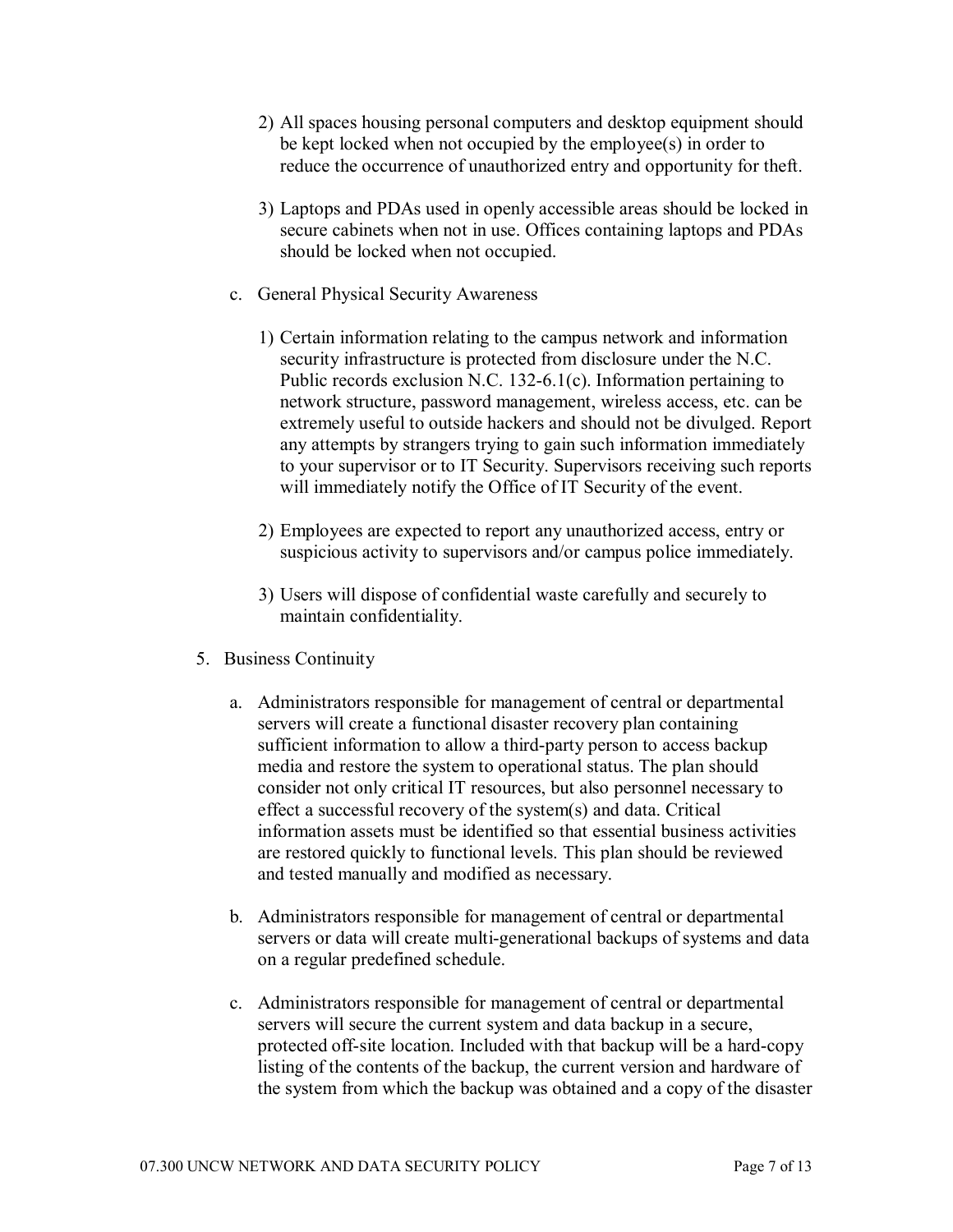recovery plan needed to restore the contents of the backup to operational status.

6. Privacy Issues

The university will not release personal information to parties outside the university without prior consent unless that disclosure is permitted by applicable law or university policy. Individuals within the university will only be granted access to personal information if there is a demonstrated and legitimate need to know, based upon normal job duties, and falling within the purpose and scope for which the data were collected.

The university may permit the inspection, monitoring, or disclosure of university data when access or disclosure is allowed or required by applicable law. This data can include transaction logs, communication logs, pertinent email subject to disclosure, or other records developed in the course of server, systems and network management.

7. Incident Response

A security incident is an event that causes disruption to normal business activity and that is precipitated by malicious or accidental actions. Examples of incidents include denial of service attacks, computer intrusions or suspected intrusions, hacker episodes, misuse, unauthorized access to IT resources or information, reports of violations of university IT policy, State or Federal laws and computer viruses or worms.

- a. Viruses and worms
	- 1) It is the responsibility of the owner or administrator of university computers to detect, isolate and repair any incidence of infection by virus, Trojan, or worm.
	- 2) In the event of infection the owner or administrator should first shut down the affected computer and review the Technology Assistance Center virus web page for assistance. Users may also contact the Technology Assistance Center for further assistance if needed.
- b. Computer intrusions or system compromise
	- 1) Incidents of computer intrusion or system compromise will be reported to the university Information Technology Security Office or to the Technology Assistance Center which will forward the information to the Information Technology Security Office.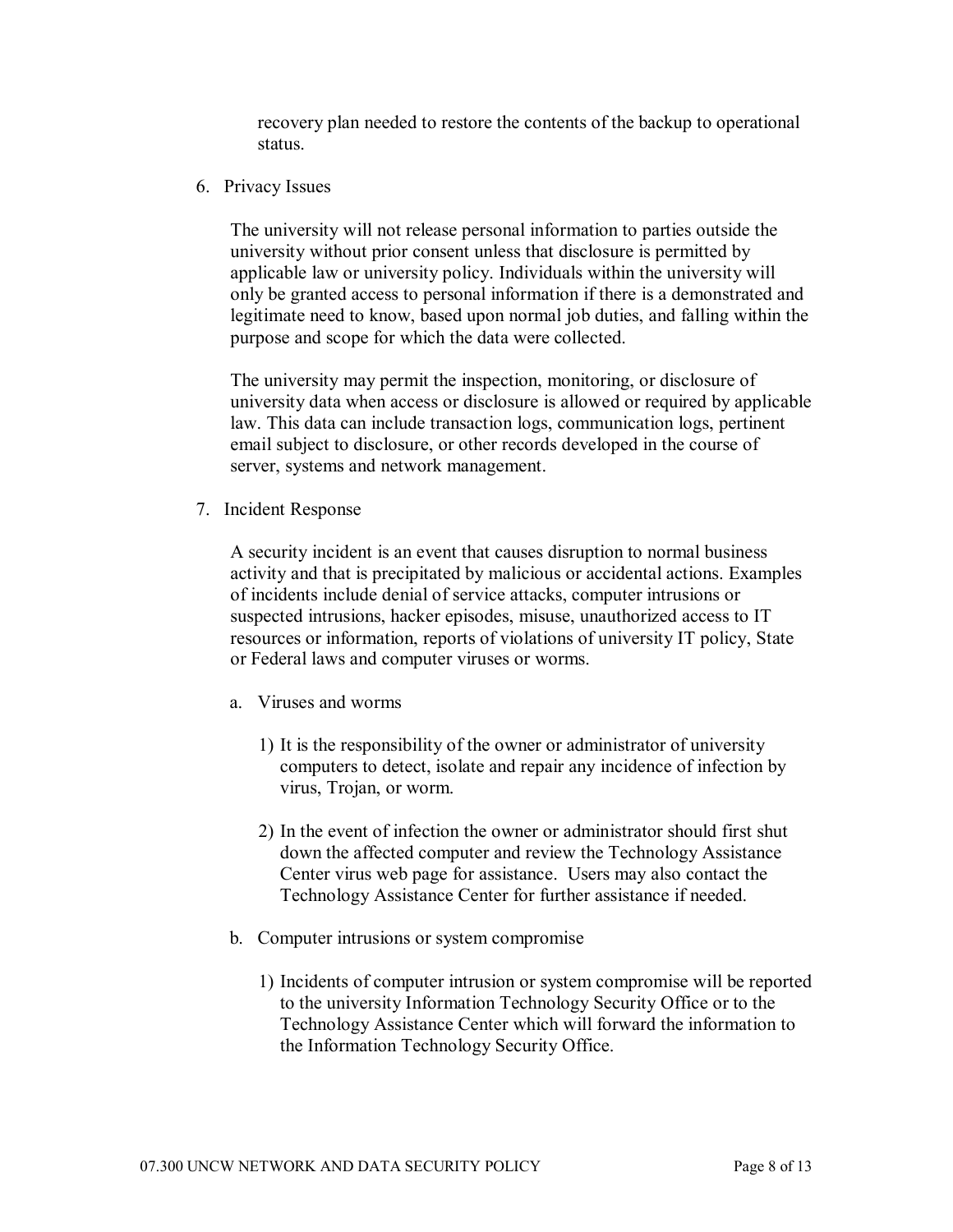- 2) Incidents of computer intrusion or system compromise will be investigated in coordination with the Information Security Office.
- 3) A written incident log of the event will be maintained (dates and times, persons contacted, systems involved) for all events under investigation. This is a critical component, particularly in situations where a criminal investigation may result.
- 4) The severity of the compromise will be assessed. If the incident is affecting other systems, damaging data, or involving a known root compromise, the incident will be considered critical.
- 5) If the compromise is critical, the system will be disconnected from the campus network and the owner or administrator of the affected computer will be notified of the disconnection.
- 6) The compromised system will be backed up forensically to create a system snapshot in the compromised state. This backup will be considered evidentiary in nature and will be handled and stored using forensic best practices for evidence handling.
- 7) The system will be restored to an operational state before reconnection to the University network.
- c. Other incidents
	- 1) Other security incidents will be reported to the Information Security Office.
	- 2) The Information Security Office will conduct an investigation of the incident and coordinate resolution of the incident with Human Resources, the Dean of Students, Campus Police, or other campus entity as appropriate.
- 8. Wireless access
	- a. All wireless access points will be centrally managed and subject to periodic audits and penetration testing.
	- b. Wireless infrastructure will be segmented from the campus network using a firewall, VPN appliance, router access control list, or similar technology.
	- c. Users of the wireless network must be authenticated with unique IDs and passwords.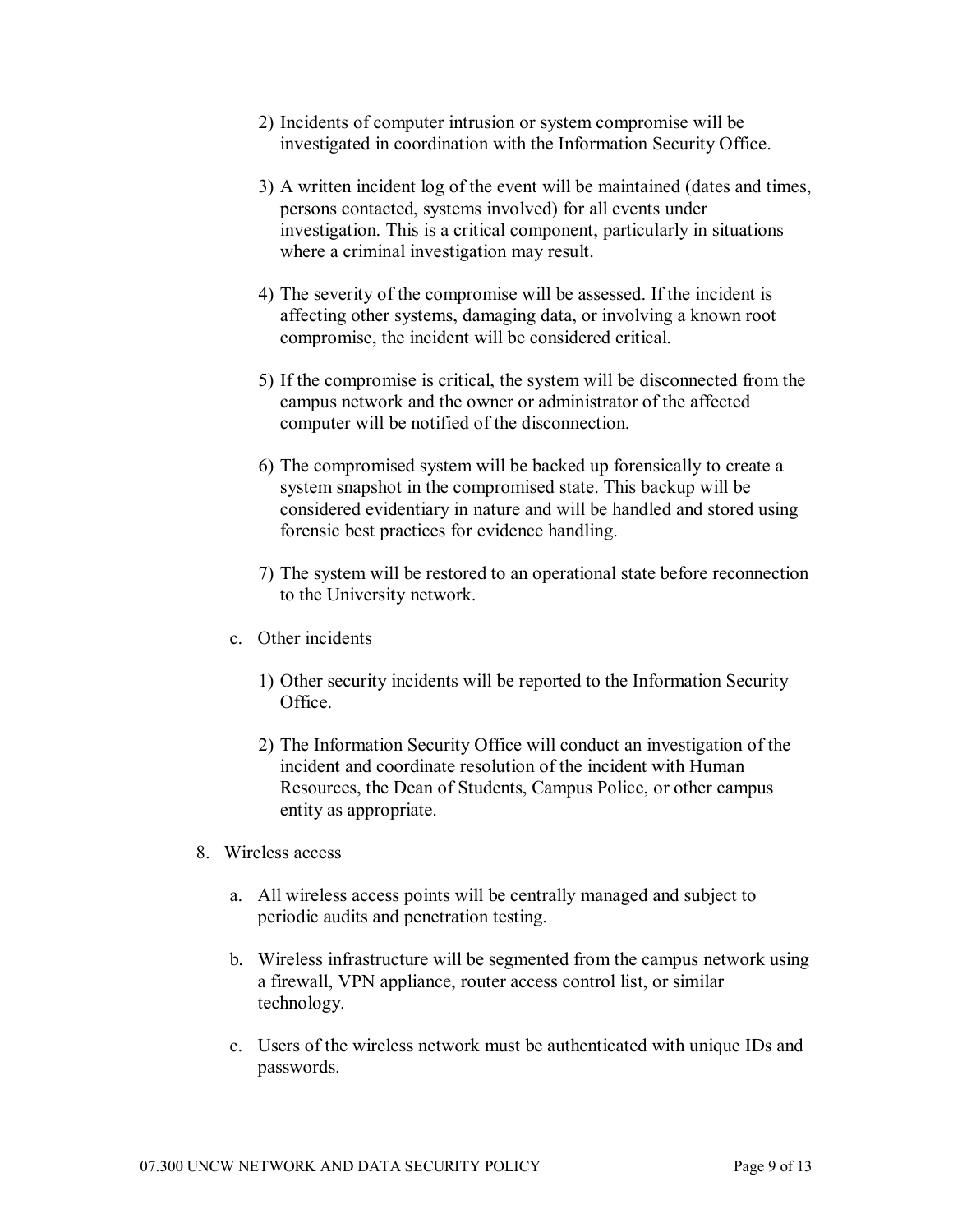- d. Confidential data will not be transmitted over a wireless connection unless over an encrypted session.
- 9. Modem Access and Standards

Modems should only be connected to systems as required to perform system administration, vendor support, or as a part of an administrated application. Modems should only be active during times of use or as needed by an application. The responsibility for periodic audits and penetration testing of modems is the responsibility of the system administrator or application support personnel for the system to which the modem is connected. Periodic audits and/or penetration testing of modems may also be done by Information Technology Systems Division personnel.

- 10. Lifecycle replacement and Data Destruction
	- a. All university computers will be examined prior to disposal to assure that no institutional or protected data, proprietary software, or software not licensed to be transferred with the computer resides on media attached to the computer.
	- b. Removal of institutional or protected data, proprietary software, or software not licensed to be transferred with the computer will be accomplished by use of university-approved data destruction software or by physical destruction of the media.
	- c. All university computers that contain, or have contained protected data, proprietary software, or software not licensed to be transferred with the computer will be certified as "sanitized" prior to disposal or transfer to another department or work unit.
- 11. Data Retention

Retention of data on backup media should be determined by the type of data that is being stored:

- a. Research data retention must conform to the requirements of the grant agency (NIH, NIST, NIMH, DOD, etc.).
- b. Users (faculty, staff and students) are responsible for the security and back-up of all data stored on their individual desktops/laptops (including, but not limited to, e-mail and office files). Data is to be backed-up on media separate from the internal hard drive (such as USB drive, external hard drive, or other removable media). The user is responsible for the safe and secure storage of all external back-up media. Data stored on centrally managed servers is automatically backed up.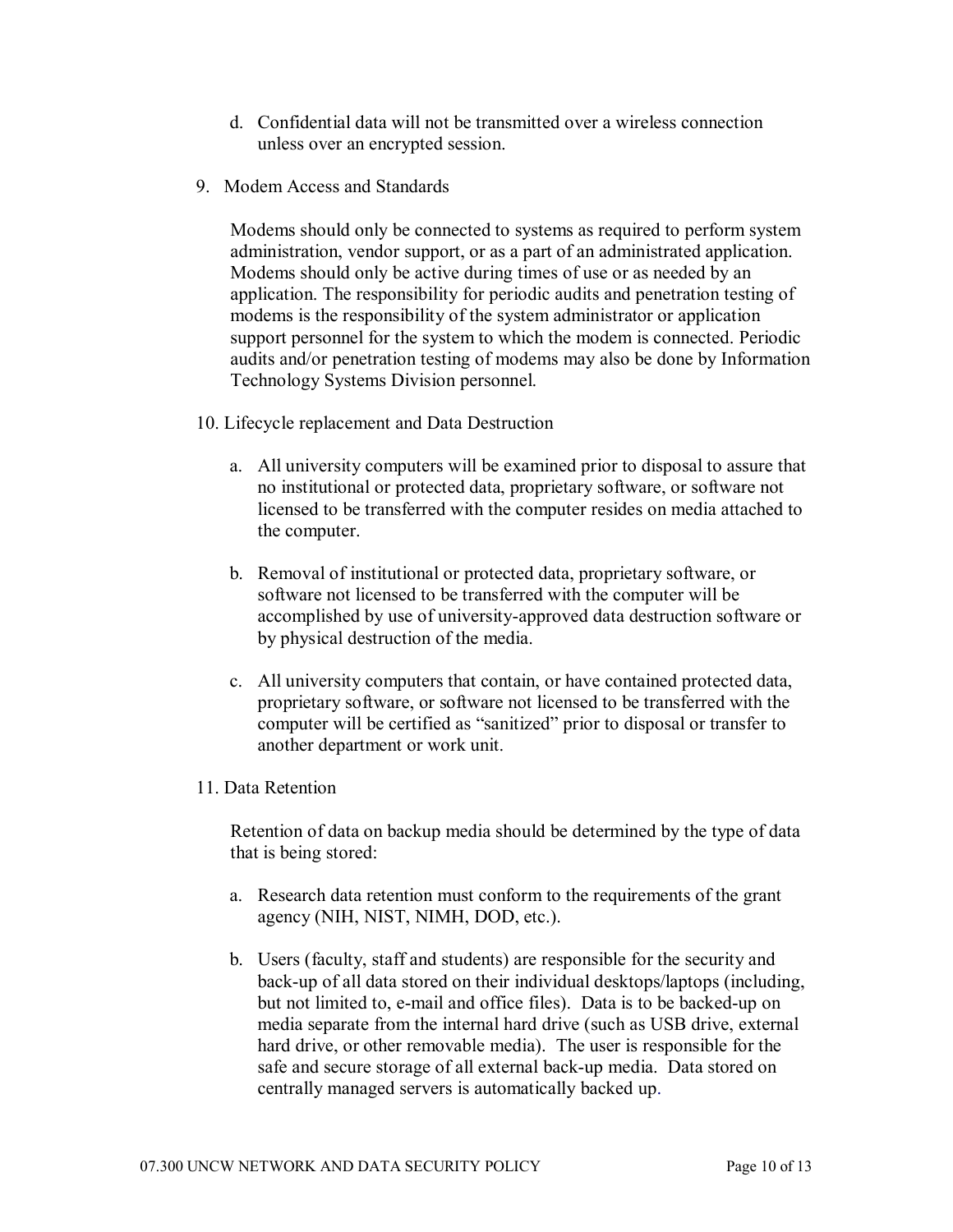- c. Institutional data governed by Federal regulation must conform to the requirements of the agency that regulates that data (N.C. State Personnel Act, FERPA, etc.).
- d. Data related to student coursework will be retained in conformance with the university policy on student data retention.
- e. Other institutional data will be retained in accordance with State records retention requirements of N.C.G.S. 132 and N.C.G.S. 121 or other applicable State legislation, or university record retention policy.
- 12. Employee termination and exit procedures
	- a. Upon notification that an employee intends to voluntarily separate from the university, the employee's supervisor will take the steps necessary to ensure that:
	- b. No unauthorized transfer of university institutional data is made from university servers or other computers to any personal computer, mobile computer, storage device or portable media.
	- c. No unauthorized transfer of university institutional data is made from university servers or other computers to any other computers via the network.
	- d. No software licensed by the university is copied or transferred to the employee unless the employee has a license to personally possess that software or the software is in the public domain.
	- e. Any transfer of personal data or information from a computer owned by the university shall be made under supervision at all times.
	- f. Upon involuntary termination of an employee, the employee's supervisor will take the steps necessary to ensure that all access to university computers, including desktops and mobile computing devices, is denied.
- 13. Non-affiliate access

There are business needs for the university to provide vendors and other non affiliated third parties access to the university's information technology resources and networks. For example, vendors assist in support of information technology resources; contractors may need network access to support major project development; and adjunct faculty may assist in important university research. Non-affiliate access is subject to the following restrictions: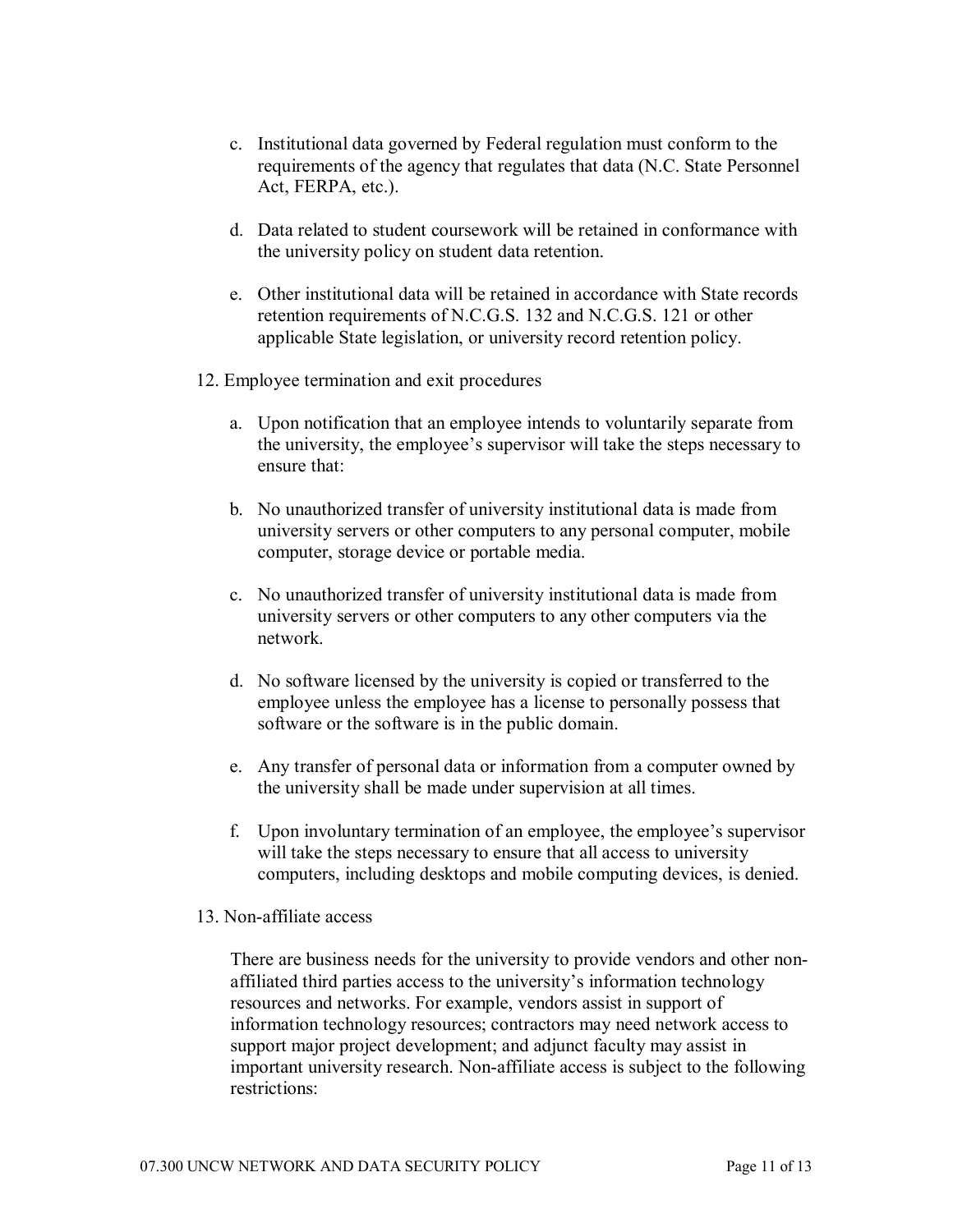- a. Non-affiliate access to university IT resources must be authorized by an appropriate Dean, Department Chair, or higher position within the university.
- b. The level of access granted will be limited to those IT resources that are required to carry out the specified business or research need of the university.
- c. The access must be enabled for specified tasks and functions, and limited to specific individuals and only for the time period required to accomplish approved tasks.
- d. Non-affiliate access must be uniquely identifiable, and password management must conform to university policies.
- e. The non-affiliate must agree to comply with all applicable Federal and State statues and university policies concerning acceptable use of university IT resources and policies concerning the preservation of the confidentiality of the information to which they have access.
- f. The university may, based upon the likelihood of exposure to confidential information, require that the non-affiliate agrees to an instrument of confidentiality.

### **IV. Enforcement Penalties**

The university reserves the right to place restrictions on the use of its electronic resources in response to complaints that present evidence of violations of university policies, rules, regulations or codes, or local, State or Federal laws and regulations. Actions that violate these policies can result in immediate disabling, suspension and/or revocation of the account owner's privileges pending review for further action. Such unauthorized or illegitimate use of electronic resources including computer accounts, resources or facilities may subject the violators to appropriate disciplinary, criminal and/or legal action by the university and/or the State. If evidence is established, the university authorities responsible for overseeing these policies and codes will be consulted on the appropriateness of specific actions.

Individuals who have concerns about the conduct of a member of the university community or the propriety of a given situation or activity should notify their department chair, dean, director, or an administrator in their supervisory chain at a level sufficient to allow objectivity in evaluating the subject of concern. If action is deemed warranted by this official, the matter shall be referred to the appropriate Vice Chancellor or Senior Officer. If disciplinary action is considered, the Vice Chancellor or Senior Officer will consult with Human Resources. Prior to taking action, the Vice Chancellor or Senior Officer responsible for the situation or activity at issue shall